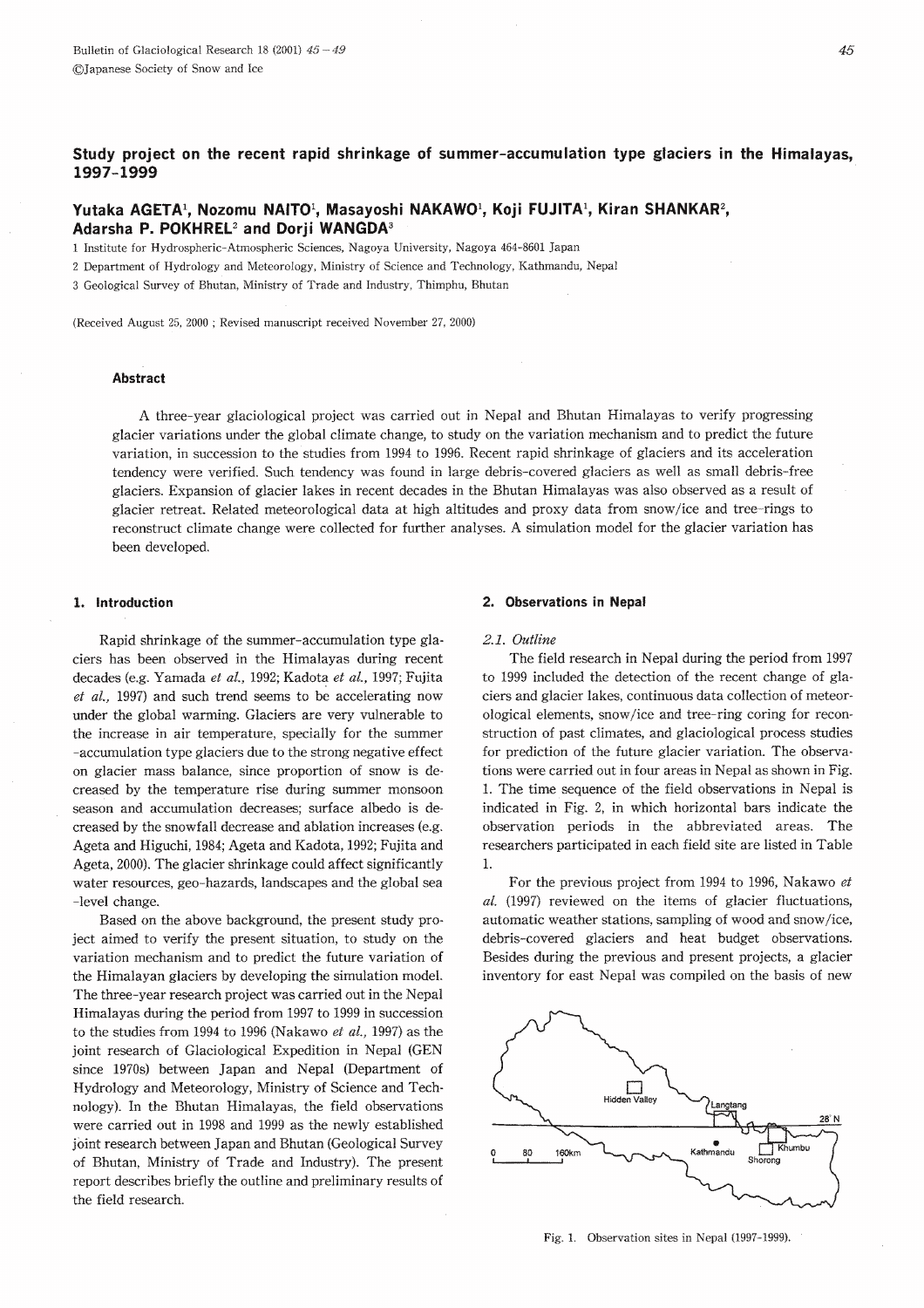Table 1. List of researchers participated in field observations in Nepal (1997-1999).

| Research site     |           | Month Members                                                                                                                                                  |
|-------------------|-----------|----------------------------------------------------------------------------------------------------------------------------------------------------------------|
| $1997$ AWS        |           | Bajracharya <sup>1</sup> , Kayastha <sup>1</sup>                                                                                                               |
| : Khumbu          |           | : Chikita <sup>2</sup> , Hasegawa <sup>2</sup> , Yamada <sup>3</sup>                                                                                           |
| : Shorong         |           | 10-11   Fujita <sup>4</sup> , Naito <sup>4</sup> , Nakazawa <sup>4</sup> , Rana <sup>1</sup>                                                                   |
| $1998:$ AWS       |           | : Chitrakar <sup>1</sup> , Hattori <sup>5</sup> , Manandhar <sup>1</sup> , Ueno <sup>5</sup>                                                                   |
| Hidden Valley     | $9 - 10$  | Azuma <sup>6</sup> , Fujita <sup>4</sup> , Kobayashi <sup>7</sup> , Nakawo <sup>4</sup> , Nakazawa <sup>4</sup> , Rana <sup>1</sup> , N. Takeuchi <sup>8</sup> |
| : Shorong         | : 10      | : Fujita <sup>4</sup> , Nakazawa <sup>4</sup>                                                                                                                  |
| $1999$ : Langtang | $4 - 5$   | Conway <sup>9</sup> , Gades <sup>9</sup> , Kadota, Naito <sup>4</sup> , Nereson <sup>9</sup>                                                                   |
| Khumbu & AWS      | $5 - 6$   | Conway <sup>9</sup> , Gades <sup>9</sup> , Kadota, Kayastha <sup>4</sup> , Naito <sup>4</sup> , Nereson <sup>9</sup> , Y. Takeuchi <sup>10</sup>               |
| Hidden Valley     | $-9-10$   | Fujita <sup>4</sup> , Nakazawa <sup>4</sup>                                                                                                                    |
| Shorong           | $10 - 11$ | : Fujita <sup>4</sup> , Kobayashi <sup>7</sup>                                                                                                                 |

AWS: Automatic Weather Station at Syamboche

**Affiliations** 

1. Department of Hydrology and Meteorology, Nepal

2. Faculty of Science, Hokkaido University

3. Institute of Low Temperature Science, Hokkaido University

4. Institute for Hydrospheric-Atmospheric Sciences, Nagoya University

5. Department of Environmental Science, University of Shiga Prefecture

6. Department of Mechanical Engineering, Nagaoka University of Technology

7. Faculty of Agriculture, Ehime University

8. Faculty of Bioscience and Biotechnology, Tokyo Institute of Technology

9. Geophysics Program, University of Washington

10. Research Institute for Hazard in Snowy Area, Niigata University

|      | Mar        | Anr. | Mav         | June | July | Aug. | Sen       | Oct. | Nov |
|------|------------|------|-------------|------|------|------|-----------|------|-----|
| 1997 |            | AWS  |             |      | KB   |      |           | S₩   |     |
| 1998 | <b>AWS</b> |      |             |      |      |      | $HV,$ \$H |      |     |
| 1999 |            |      | LT, KB, AWS |      |      |      | HV, \$H   |      |     |

AWS: Automatic Weather Station **KB: Khumbu** SH : Shorong HV: Hidden Valley LT: Langtang

Fig. 2. Periods of field observations in Nepal (1997-1999).

topographical maps (1:50,000 by Survey Department, Nepal from aerial photographs in 1992 cooperated with Finland), and each glacier extent was compared with maps in 1950s. This inventory will be published near future by Asahi et al. (in preparation). In this chapter, observations of the present project are described on the corresponding items as follows.

#### 2.2. Glacier variations

Stake measurements on mass balance and surveys on volume changes, terminus positions and flow velocities of debris-free glaciers were carried out on Glacier AX010 in Shorong Himal every autumn and on Rikha Samba Glacier in Hidden Valley, the north slope of Mt. Dhaulagiri in the last two autumns during the present three-year project (Figs. 1 and 2). Observations on variations of debris-covered glaciers are described later.

Glacier AX010 was observed in 1978, 1979, 1989, 1991 and every year since 1995. In averaged annual rates from 1978 to 1996 and from 1996 to 1999, area-averaged mass balances were  $-70$  cm/a and  $-74$  cm/a; terminus retreats were 3.9 m/ a and 30.0 m/a; area decreases were 0.005 km<sup>2</sup>/a and 0.02 km<sup>2</sup>/a, respectively (Fujita et al., 2001a; Kadota et al., 1997) for the glacier length 1.7 km and its area  $0.57$  km<sup>2</sup> in 1978. The annual balances for 1996/97 and 1997/98 were negative for the whole glacier area, namely no accumulation area during these two measurement years (Fujita et al., 2001a).

Averaged annual terminus retreats of Rikha Samba Glacier were obtained including the previous data in 1974 and 1994 (Fujita et al., 1997); those were 10 m/a from 1974 to 1994 and 16.9 m/a from 1994 to 1999 (Fujita et al., 2001b) for the glacier length about 6.3 km in 1974. The above results from two glaciers in east and west Nepal show the acceleration of glacier shrinkage in the recent years.

In combination with the above observations, automatic meteorological data were collected on Glacier AX010 (air temperature at 5247 m a.s.l. from Nov. 1997 to Oct. 1999) and Rikha Samba Glacier (air temperature, solar radiation, wind speed and precipitation at 5267m from Oct. 1998 to Sep. 1999).

## 2.3. Automatic Weather Station

An automatic weather station was installed in 1994 at Syamboche (3833 m a.s.l.), southern margin of the Khumbu Himal (Ueno et al., 1996). The maintenance and the data collection at the weather station have been carried out every year (AWS in Fig. 2) with a collaboration with GAME (GEWEX in Asian Monsoon Experiment) project, and continuous data during the period were obtained successfully (Ueno et al., 2001).

#### 2.4. Sampling of snow/ice and wood cores

Hand-coring was carried out at an altitude of 5884 m in the accumulation area of Rikha Samba Glacier in 1998, and snow/ice samples in 15 m depth were collected to recover climatic change in recent 30 years, approximately. The frozen samples were transported to Japan without melting; physical (stratigraphy, air bubble, grain size), chemical (including amino acids), micro-biological and pollen analyses have been made including study on origin and transformation process of dusts.

Tree-ring core samples for dendro-chronological analysis were collected at the southern foot of Mt. Dhaulagiri (south of Hidden Valley), 1998 and in Shorong region, 1999. The samples are under examination to recover air temperature and precipitation for several hundreds years.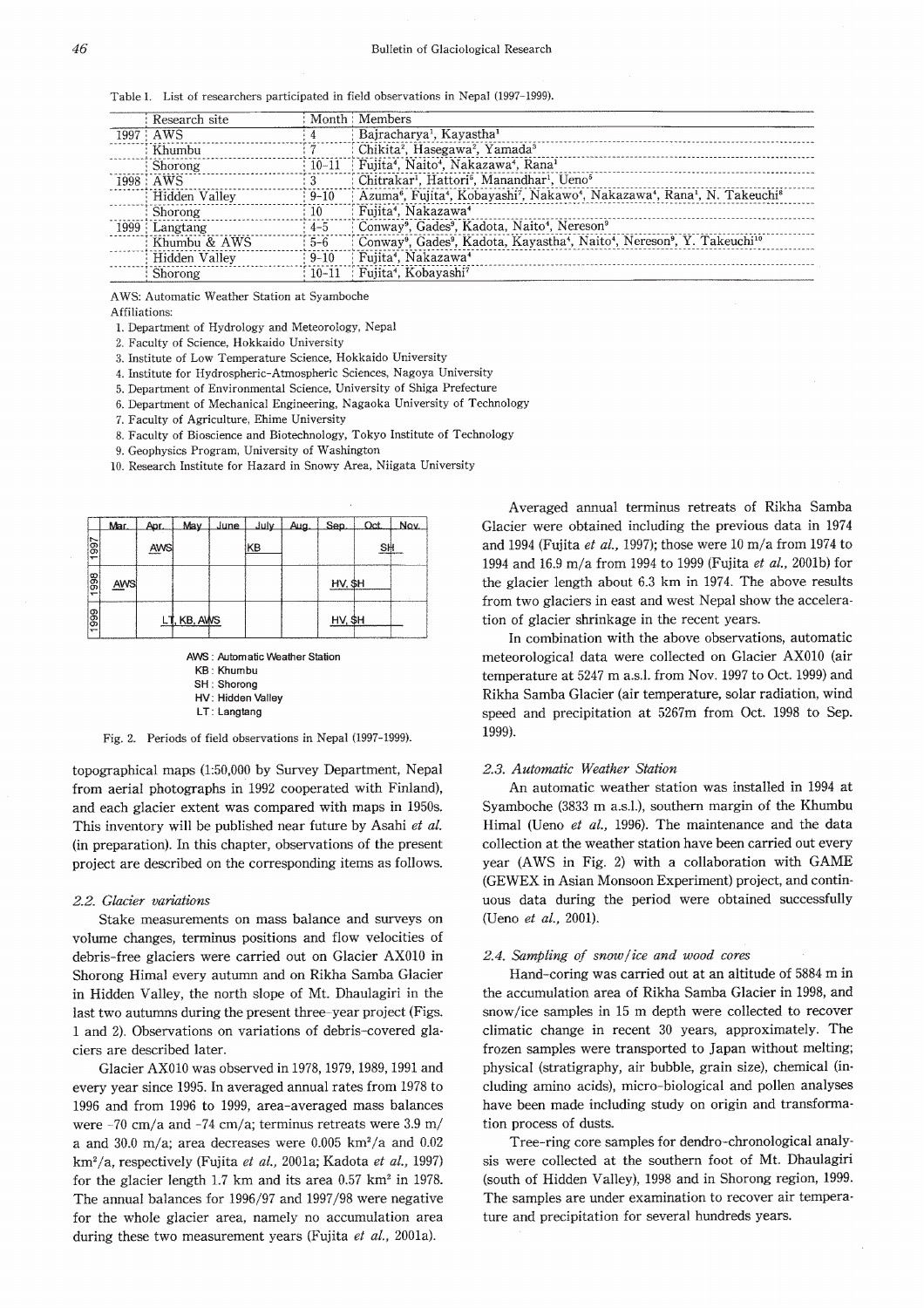# 2.5. Debris-covered glaciers

Surveys on glacier variations and ice thickness measurements were carried out on Khumbu Glacier in Khumbu Himal and Lirung Glacier in Langtang Himal in the pre -monsoon season, 1999 (Figs. 1 and 2). In comparison with the previous surveys on Khumbu Glacier in 1978 and 1995 (Kadota et al., 2000), the averaged annual rate of surface lowering in the upper ablation area was about  $2 \text{ m/a}$  from 1995 to 1999, roughly two times of that for the former 17 years; the averaged annual flow speed in the same area was  $18 \text{ m/a}$ , roughly half of the former (Kadota *et al.*, in preparation). The surface lowering in the ablation area of Lirung Glacier was in a range of  $1-1.5$  m/a in averaged annual rates from the previous survey in 1996 (Naito et al., in preparation). These results show accelerating shrinkage of debris -covered glaciers as well as debris-free glaciers in the recent years.

Ice thickness was measured jointly with members from Geophysics Program, University of Washington by the use of a portable radio echo-sounding system developed by them. Successful measurements were made up to 450 m thick on Khumbu Glacier and 160 m thick on Lirung Glacier through thick supraglacial debris (Gades et al., 2000). These results provide valuable data for modeling of glacier response to climatic change. For example, Naito et al.  $(2000)$  developed a new model for coupled mass-balance and flow of a debris -covered glacier to account for the effects of supraglacial debris on glacier evolution in addition to their model for debris-free glaciers (Naito et al., 2001).

Ablation and heat balance measurements were carried out at debris-covered and debris-free sites in the ablation area of Khumbu Glacier together with meteorological observations during the end of May, 1999; insulating effect of debris to ablation was studied and major role of net radiation in ablation controlled by albedo and debris was revealed (Takeuchi et al., 2000; Takeuchi et al., 2001; Kayastha et al., 2000).

In recent decades, proglacial lakes of debris-covered glaciers in the Nepal Himalayas have been expanding and danger of glacier lake outburst floods (GLOF) is increasing (Yamada, 1998). At one of such large lakes, Imja Lake of Imja Glacier in Khumbu, physical conditions, water budget and heat budget were observed in July 1997 and mechanism of the lake expansion was analyzed with these data (Chikita et al., 2000).

## 3. Observations in Bhutan

# 3.1. Outline

The monsoon precipitation in Bhutan in eastern Himalayas is much higher than that in Nepal and western Himalayas. Therefore, decrease of glacier mass balance and risk potential. Joint research with Geological Survey of Bhutan was initiated in 1998 for the study on the variations of glacier lakes and surrounding glaciers. Field research was executed in northern and northwestern parts of Bhutan in September and October 1998 and in the same season 1999. On the basis of this research and other available information, inventories for 30 glacier lakes and risk assessments of the glacier lake outburst flood were made. The related observations were also carried out on glacial geomorphology and climates. The research route in 1998 and the inventoried 30 lakes with code numbers are shown in Fig. 3. Research members in 1998 and 1999 are listed in Table 2.

the surrounding glaciers is needed for assessment of future

The field research aimed to obtain a broad view of conditions in a large area where ground observations have been scarce. Brief results of the GLOF assessment are published elsewhere (Ageta et al., 2000); preliminary results on recent variations of glaciers and glacier lakes and related weather data collection are introduced in the followings.

## 3.2. Variations of glaciers and glacier lakes

On the basis of the field observations, historical variations of glacier lakes and glacier termini were examined comparing photographs, satellite images and maps in different years (Ageta et al., 2000). In the northern region of Bhutan, supraglacial ponds on some debris-covered glaciers in the 1950s have subsequently grown into moraine-dammed lakes. Also, major proglacial lakes have expanded substantially as a result of retreat of glacier termini in a range of 30  $-35$  m/a in average for 1980s-1990s with some larger rates due to irregular calving of glacier tongues.

Debris-free glaciers which have no proglacial lakes have been also retreating in comparison with photos in 1984. The one-year shrinkage of Jichu Dramo Glacier (length about 2.5 km; mark A along the eastern route in Fig. 3) between 1998 and 1999 was surveyed. Surface lowering of the lowest glacier area and the terminus retreat along the long fringe was measured. Another small glacier (mark B in Fig. 3), north of Jichu Dramo Glacier was mapped in 1999 for the future resurvey.

## 3.3. Automatic weather data

Automatic instruments for air temperature and precipitation were set at three sites in the eastern headwaters area of Pho Chu (river) in 1998. One was Thanza village (4160 m

Table 2. List of researchers participated in field observations in Bhutan (1998-1999).

|                       | site<br><b>Research</b>  | Month    | Members<br>__________<br>--------                                                                                          |
|-----------------------|--------------------------|----------|----------------------------------------------------------------------------------------------------------------------------|
| 1998                  | ' northwest-north Bhutan | $-9-10$  | Naito <sup>1</sup><br>Sakai'<br>Iwata <sup>2</sup> , Karma <sup>3</sup> ,<br>Ageta <sup>1</sup> ,<br>Narama'.<br>--------- |
| 1999<br>_____________ | Bhutan<br>north          | $9 - 10$ | Nishikawa <sup>4</sup><br>Naito <sup>1</sup>                                                                               |

Affiliations:

<sup>1.</sup> Institute for Hydrospheric-Atmospheric Sciences, Nagoya University

<sup>2.</sup> Department of Geography, Tokyo Metropolitan University

<sup>3.</sup> Geological Survey of Bhutan

<sup>4.</sup> Institute of Low Temperature Science, Hokkaido University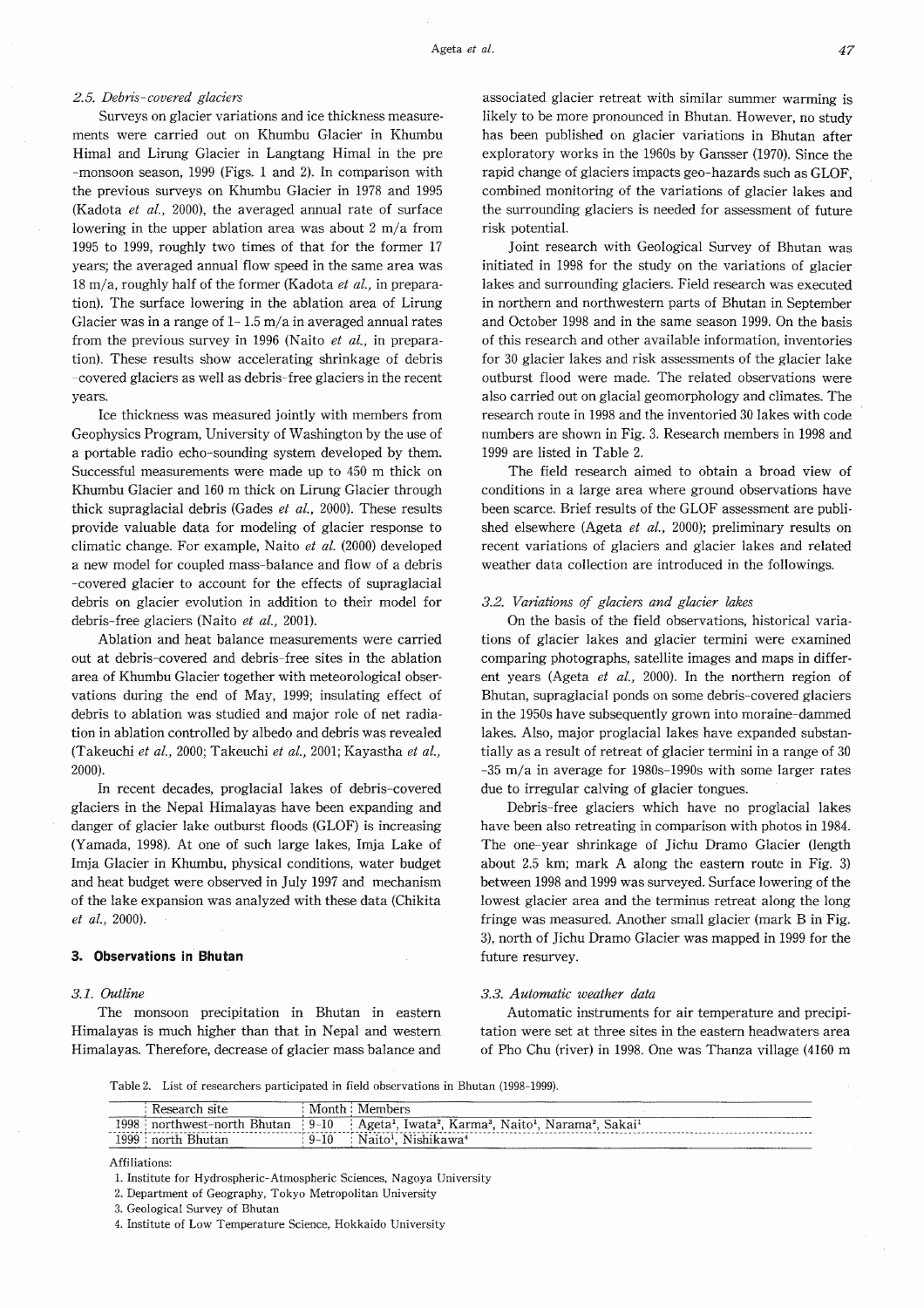

Fig. 3. Index map of glacier lakes in north and northwest Bhutan and a research route in 1998 (Ageta et al., 2000). Code numbers of glacier lakes are based on Geological Survey of Bhutan (1999).

a.s.l.; mark T in Fig. 3) in Lunana which appears to be the most vulnerable area for GLOF; the others were at altitudes of 5115 m and 5245 m beside Jichu Dramo Glacier. One-year data were collected in 1999.

#### **Concluding remarks** 4.

Recent rapid shrinkage of glaciers and its acceleration tendency were verified in Nepal and Bhutan Himalayas from the observational results during the present project. Such tendency could be seen in large debris-covered glaciers as well as small debris-free glaciers, though response time scales and sensitivity to the climate change are quite different between them. Further monitoring and prediction on variations of both types' glaciers and glacier lakes are very important to understand the future change of the local water resources & geo-hazards and the global sea-level under the progressing climate change. In addition, comparative studies on glacier variations under different magnitude of Asian monsoon effect over the great Himalayan Range and surrounding high mountainous areas are required, since the vulnerable summer-accumulation type glaciers controlled by

the monsoon are widely distributed with various characteristics in Asia.

## **Acknowledgments**

We would like to express our sincere gratitude to Ministry of Science and Technology, His Majesty's Government of Nepal, and Ministry of Trade and Industry, Royal Government of Bhutan for the special consideration to this project with the permissions for the research. Many staffs of Department of Hydrology and Meteorology, Nepal and Geological Survey of Bhutan have supported us as counterparts of the joint researches. Also, we have received a number of hearty supports from Embassy of Japan and Guide for All Seasons Co. Ltd. in Kathmandu, and Japan International Cooperation Agency and Lhomen Tours & Trekking Co. Pvt. Ltd. in Thimphu. Their kind help to our project is greatly appreciated. Our thanks are due to many local people in the field. Our work would not have been possible without their friendly cooperation.

The expense of this project was mainly supported by the Grant in Aid for Scientific Research Program (Project Nos.